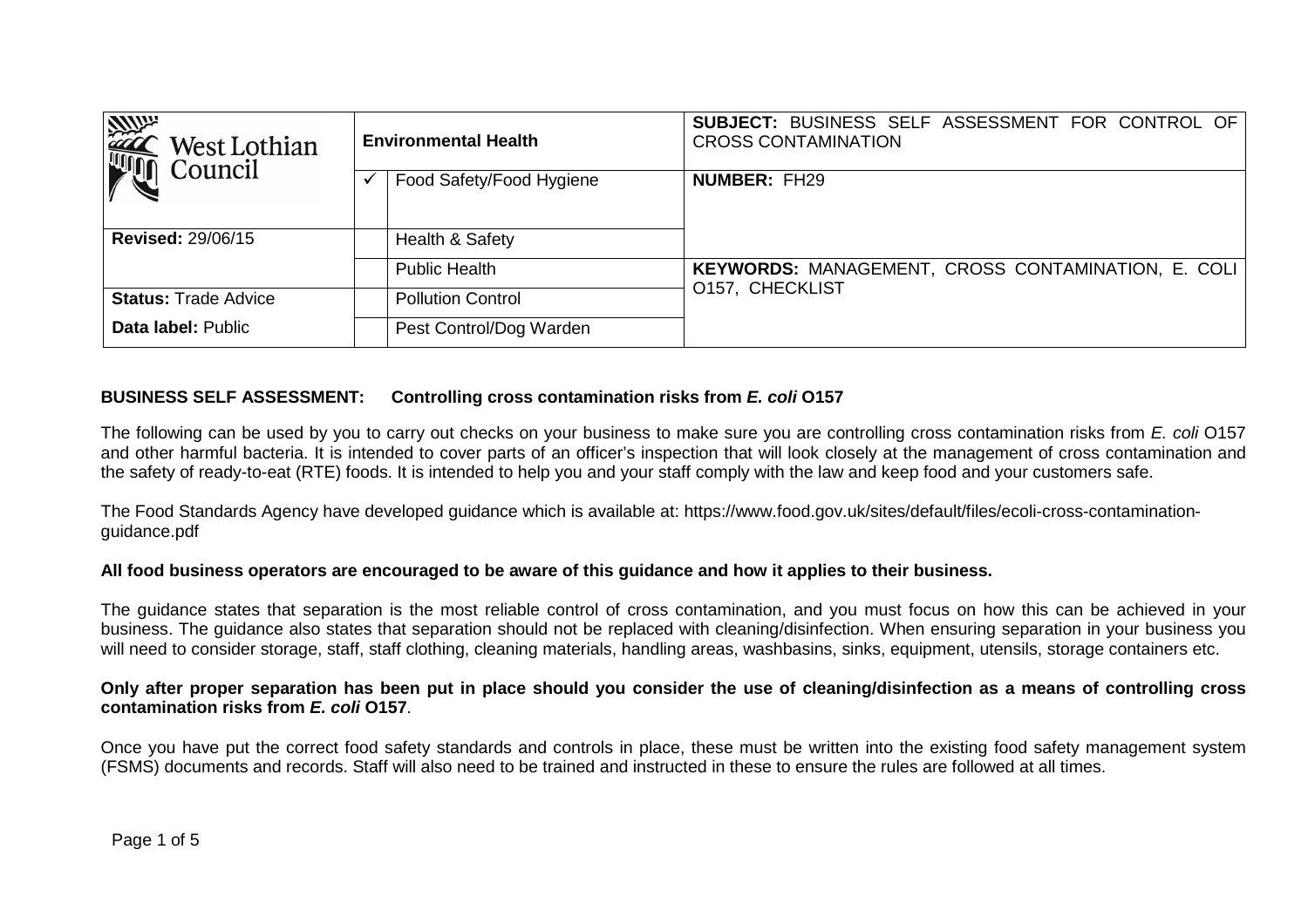| <b>Key Area</b>   | <b>Issues for consideration</b>                                                                                                                                                                                                                                                                                                                                                                                                                                                                                                                                                                                                                                    | $\checkmark$ | $\boldsymbol{\mathsf{X}}$ | n/a | <b>Notes</b> |
|-------------------|--------------------------------------------------------------------------------------------------------------------------------------------------------------------------------------------------------------------------------------------------------------------------------------------------------------------------------------------------------------------------------------------------------------------------------------------------------------------------------------------------------------------------------------------------------------------------------------------------------------------------------------------------------------------|--------------|---------------------------|-----|--------------|
| <b>Separation</b> | • Has complete separation been achieved for raw and ready to eat (RTE) foods?<br>(food storage/preparation areas, sinks, washbasins, staff, cloths, utensils, equipment,<br>containers)<br>Are these clearly identified?<br>Is there complete separation of complex (hard to disinfect) equipment? E.g. slicers,<br>vac packing, mincers. (These cannot be shared for raw and RTE foods)                                                                                                                                                                                                                                                                           |              |                           |     |              |
|                   | • If complete physical separation is not possible - can raw food contact with surfaces be<br>avoided? (e.g. already prepared ready for use by supplier)                                                                                                                                                                                                                                                                                                                                                                                                                                                                                                            |              |                           |     |              |
|                   | • If not, has a temporary clean area approach been adopted?<br>• Ensure that ONLY non food contact surfaces are shared – have these been<br>identified?<br>• Are separate preparation boards being used for preparing raw and RTE foods on<br>these non food contact surfaces?<br>• Has an appropriate time separation/cleaning & disinfection approach been adopted<br>before preparing RTE food?<br>• Are the cleaning and disinfection guidelines below being followed?<br>• If the same sink(s) is used for washing raw and RTE equipment is there separation by<br>time of washing the equipment and is the sink(s) being properly disinfected in<br>between? |              |                           |     |              |
|                   | • Separation of raw and RTE foods in storage and display (including fridges and<br>freezers)?<br>• Are areas for storage of raw and RTE in shared fridges/freezers clearly identified?<br>• Separate probe thermometers for raw and RTE?<br>• Separate chopping boards, utensils, knives and other equipment used for raw and<br>RTE food?<br>Dirty equipment can be kept separate from clean areas and equipment before                                                                                                                                                                                                                                           |              |                           |     |              |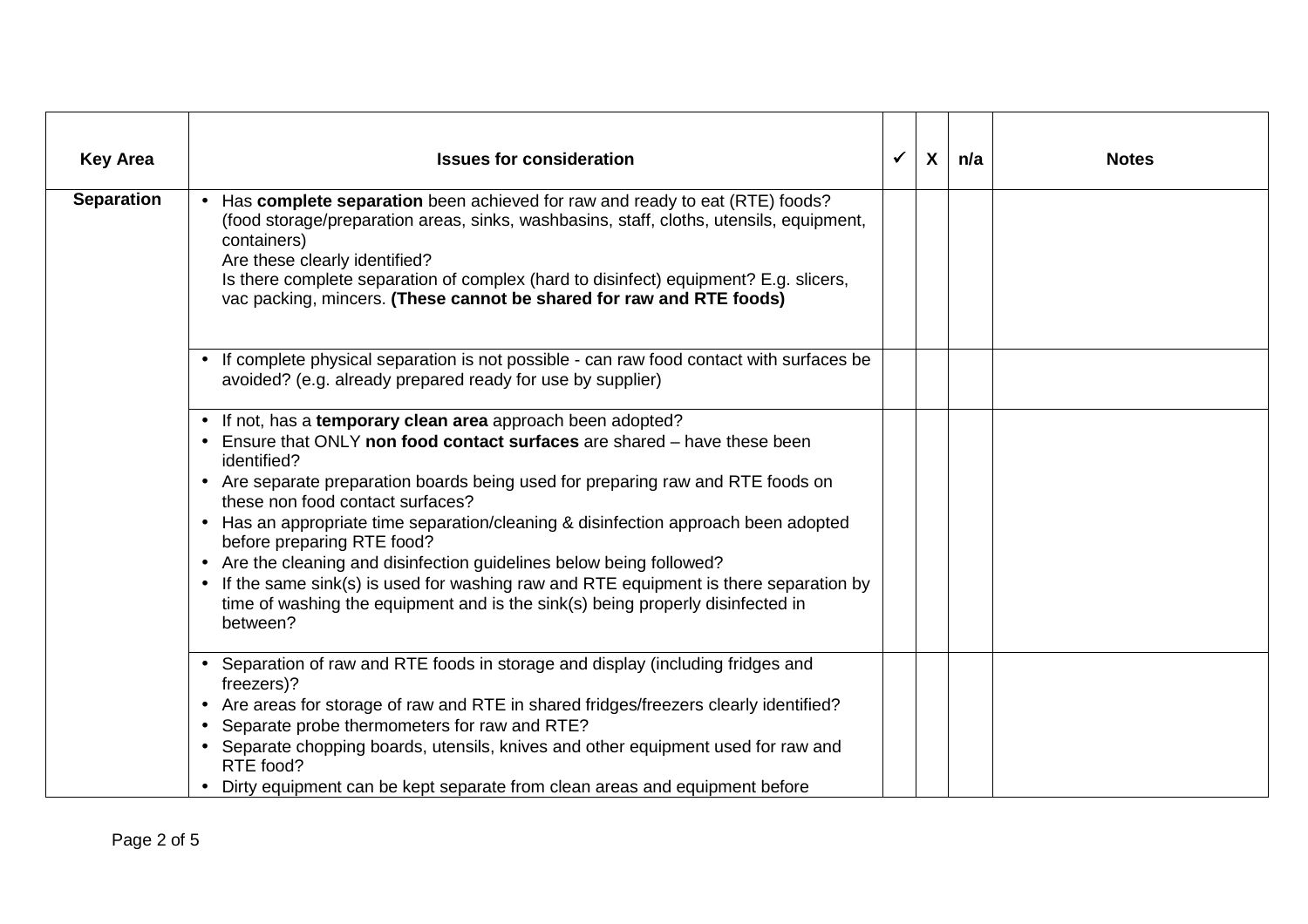| <b>Key Area</b>                                                                   | <b>Issues for consideration</b>                                                                                                                                                                                                                                                                                                                                                                                                                                                                                                                                                                                                                                                                                                                            | $\checkmark$ | $\boldsymbol{X}$ | n/a | <b>Notes</b> |
|-----------------------------------------------------------------------------------|------------------------------------------------------------------------------------------------------------------------------------------------------------------------------------------------------------------------------------------------------------------------------------------------------------------------------------------------------------------------------------------------------------------------------------------------------------------------------------------------------------------------------------------------------------------------------------------------------------------------------------------------------------------------------------------------------------------------------------------------------------|--------------|------------------|-----|--------------|
|                                                                                   | cleaning?<br>• Frozen raw foods thawed away from RTE foods?<br>Separate cleaning materials are available and stored separately?<br>$\bullet$<br>• Wrapping and packaging for RTE foods stored in the clean area?                                                                                                                                                                                                                                                                                                                                                                                                                                                                                                                                           |              |                  |     |              |
|                                                                                   | • Have separate cash registers been provided (if staff are handling raw and RTE food at<br>point of sale)?<br>Movement of staff kept to a minimum between raw and RTE food areas?<br>• If staff are required to handle raw and RTE food are the personal hygiene guidelines<br>below being followed?                                                                                                                                                                                                                                                                                                                                                                                                                                                       |              |                  |     |              |
| <b>Cleaning and</b><br>disinfection<br>procedures for<br>surfaces and<br>utensils | Is heat disinfection used? If so, what temperatures are achieved? (Dishwasher or<br>washing machine temperatures should reach e.g. 80°C for 15 secs or equivalent)                                                                                                                                                                                                                                                                                                                                                                                                                                                                                                                                                                                         |              |                  |     |              |
|                                                                                   | • If not, are chemical cleaning products relied on for disinfection?<br>If so, do they meet a relevant standard (BS EN 1276:1997 or BS EN 13697:2001]<br>Do staff and management understand the difference between a detergent, disinfectant<br>and sanitiser?<br>• Are the chemicals provided being used correctly to ensure at least 2 separate stages<br>of cleaning and disinfection are taking place?<br>• Has everyone involved in cleaning and disinfection been told and shown the correct<br>methods/contact times/dilutions etc?<br>• Are separate and/or single use cloths/materials used only for raw and RTE areas?<br>• Are cloths which can be used again cleaned and washed at a suitably high<br>temperature? (Hot wash cycle above 82°C) |              |                  |     |              |
|                                                                                   | • Premises, equipment, hand contact points etc. visibly clean?                                                                                                                                                                                                                                                                                                                                                                                                                                                                                                                                                                                                                                                                                             |              |                  |     |              |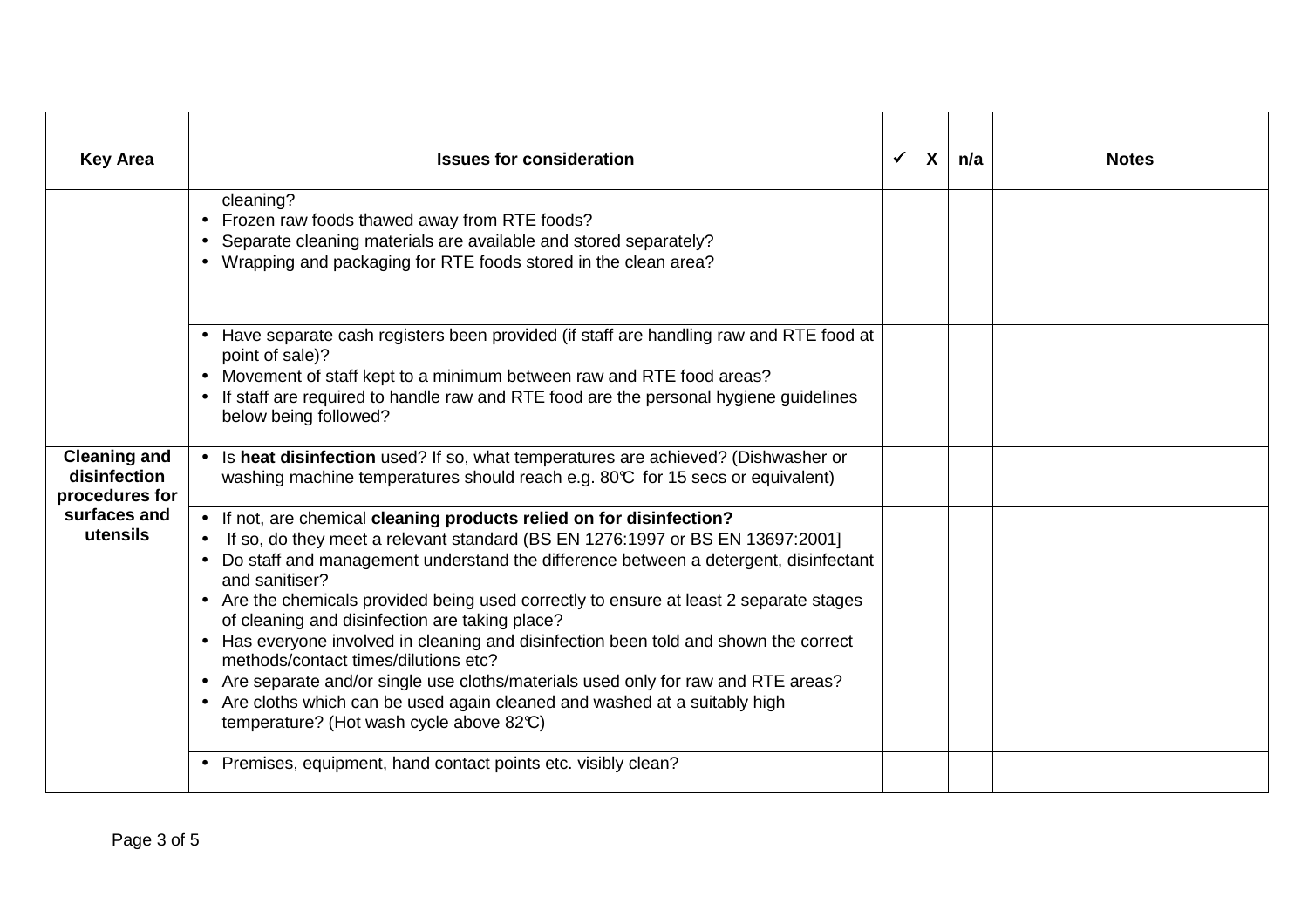| <b>Key Area</b>                            | <b>Issues for consideration</b>                                                                                                                                                                                                                                                                                                                                                                                                                                                                                                                                                                                                                                                                                              | $\checkmark$ | $\boldsymbol{X}$ | n/a | <b>Notes</b> |
|--------------------------------------------|------------------------------------------------------------------------------------------------------------------------------------------------------------------------------------------------------------------------------------------------------------------------------------------------------------------------------------------------------------------------------------------------------------------------------------------------------------------------------------------------------------------------------------------------------------------------------------------------------------------------------------------------------------------------------------------------------------------------------|--------------|------------------|-----|--------------|
|                                            | • Are food contact surfaces, equipment, and hand contact points being properly<br>disinfected?<br>• Are cloths/cleaning materials separate for raw and RTE areas (ideally cloths should<br>be disposable)?<br>• Are written cleaning and disinfection instructions available for staff to follow?<br>• Is the premises etc. maintained in good condition and repair?                                                                                                                                                                                                                                                                                                                                                         |              |                  |     |              |
| <b>Personal</b><br>hygiene and<br>handling | • Do you try to avoid hand contact with RTE and raw food (use of tongs/utensils)?<br>• Is there good handling practice to minimise need for handwashing (foot operated<br>pedal bins/time separation for handling raw and RTE/separate staff)?                                                                                                                                                                                                                                                                                                                                                                                                                                                                               |              |                  |     |              |
| practices                                  | • Are there proper facilities for hand washing (number and location of washbasins,<br>hot/cold running water, soap, hygienic drying facilities, accessible, clean, in good<br>repair)?<br>Washbasins with non hand operated taps or single use towels to turn off hand<br>operated taps?<br>Do management know the correct way to wash hands?<br>$\bullet$<br>Have staff been told and shown how to wash their hands correctly? Are staff following<br>the rules for handwashing?<br>Is there appropriate handwashing between raw and RTE food handling?<br>• Are hygienic hand rubs provided as extra level of protection NOT as replacement for<br>handwashing?<br>• Are wash hand basins being used for handwashing only? |              |                  |     |              |
|                                            | • Is there appropriate changing of protective clothing (different aprons/disposable<br>aprons used for different activities)?<br>• Is over clothing, hats or other appropriate protective clothing being worn by staff?                                                                                                                                                                                                                                                                                                                                                                                                                                                                                                      |              |                  |     |              |
|                                            | Do management know the rules regarding preventing staff handling food when<br>unwell?<br>• Staff have been told these rules and management ensure they are followed?                                                                                                                                                                                                                                                                                                                                                                                                                                                                                                                                                         |              |                  |     |              |